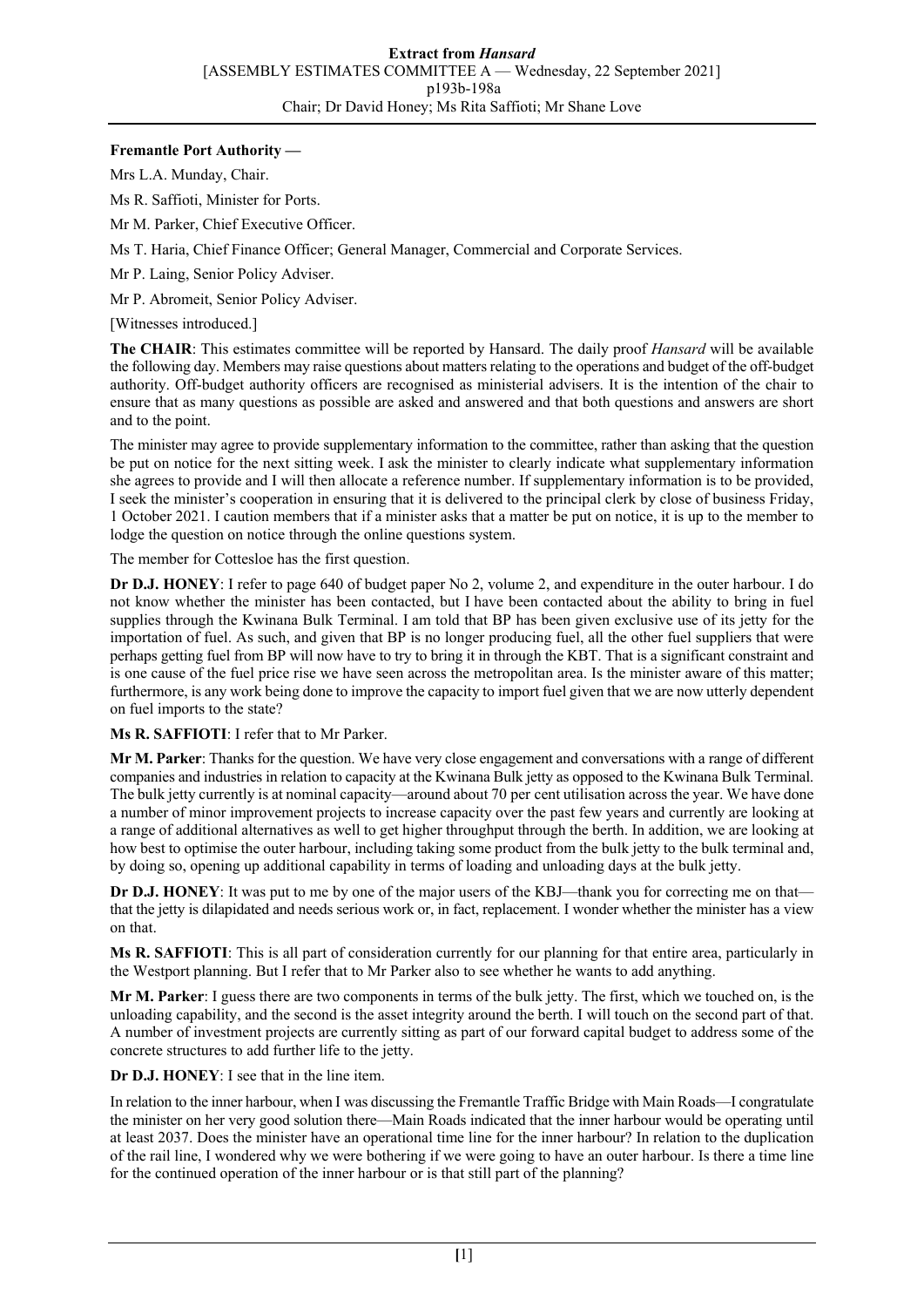**Ms R. SAFFIOTI**: It is part of the planning. In relation to rail capacity, the new rail bridge will become the public transport bridge when eventually the freight rail bridge is not required. We want to make sure that we do not waste the infrastructure. The new bridge will become the new public transport bridge and will be the new public transport bridge for the next 100 years and for generations to come. The existing rail bridge will become solely a freight rail bridge. That will reduce some of the bottlenecks. In relation to the operations of the inner harbour, as I said, that is subject to further work to be done by Westport, but we will need that rail capacity for a few years and the new rail bridge for public transport.

**Dr D.J. HONEY**: In relation to container capacity, the last figures I saw were around 22 per cent freight on rail. The aspirational target, which is world's best practice, is about 30 per cent. What progress has there been for additional freight on rail?

**Ms R. SAFFIOTI**: We might be able to pull out the exact figures, but over the past year it has stabilised at around 20 per cent. A key constraint is the bridge. We believe that the replacement and expanded capacity of that bridge will enable us to get to 30 per cent. There are a number of aspects to how to handle our container intermodal strategy. There is Forrestfield. Discussions around Kenwick are continuing. Our aspiration is 30 per cent, but it has stabilised at around 20 per cent.

**Dr D.J. HONEY**: There has been a lot of discussion in the state, at least in the government's budget, about the future of hydrogen. The minister will know that many ports around the world are transitioning to hydrogen. I recall in a previous estimates session a minister saying that Fremantle is where trucks go to die and that older noisy trucks with high emissions end up in Fremantle. Is there any active plan to potentially transition to hydrogen and/or electric vehicles at the port of Fremantle to reduce emissions?

**The CHAIR**: If I can interrupt, bearing in mind the time, do we want to break and redo that question?

**Ms R. SAFFIOTI**: Sure; it is an interesting question.

## *Meeting suspended from 1.01 to 2.00 pm*

**The CHAIR**: Member for Cottesloe, if you could just start by repeating your previous question, please.

**Dr D.J. HONEY**: As I was discussing before, are there any plans to evaluate the potential for hydrogen vehicles to replace the existing diesel vehicles? As I mentioned before, I am told that the port is the place where trucks go when they have no use for long haul, and they are loud and dirty. Clearly, a number of major ports around the world are adopting hydrogen and electric vehicles to reduce emissions. Obviously, from an environmental and health perspective, that strategy would be good, but it would also be good for addressing the noise that neighbours complain about. There would be a significant improvement in noise levels for people who live around that port area.

**Ms R. SAFFIOTI**: This has been raised by a number of groups. There has been extensive consideration of these types of issues by the Freight and Logistics Council of Western Australia as well. There are four parts to it. There is how much freight we can get onto rail, which has an enormous impact on truck movements and the implications of those truck movements. As I said, we have 20 per cent of freight on rail and we are aiming for 30 per cent once we have that further capacity on the Fremantle Traffic Bridge. Then there is the issue of the age of the vehicle. There is a more general discussion about the age of vehicles and whether that is a consideration in relation to access to ports. A number of proposals have been put forward. Obviously, the age of the truck dictates its emissions, the noise of its braking systems and other aspects. There has been a lot of discussion about that and whether we should be moving on that issue. The other point is alternative or new fuels, both electric and hydrogen. I am sorry, I seem to be having a sneezing fit; I must be allergic to the estimates process! As part of the climate change subcommittee of cabinet that has been established, a whole body of work has been undertaken on transport and truck fuels. The issue of hydrogen versus electric vehicles is interesting. It is a bit like Beta versus VHS. We do not know which way the world will jump, but we see some companies, very much in the mining sector, are supporting the transition to electric trucks and others transitioning to hydrogen vehicles over the longer term. We are looking at some trials being undertaken, and we will also work with the mining sector on the fuels for trucks going to port.

More generally, there is planning for Westport and what it can deliver. One of the aspects of building a new port is that we can look at all the fuel source emissions to make sure that we adopt the cleanest practice possible in all the movements within the port. That will occur as part of our Westport planning.

**Mr R.S. LOVE**: I refer to the table on page 636 and the revenue to general government sector. The line item "National Tax Equivalent Regime—Income Tax" shows a level of \$19 million and some in this year, with \$23 million the year before and \$22 million the year after. I wonder why that level is lower this year.

**Ms R. SAFFIOTI**: I might ask Tanvi Haria to explain why the tax equivalent regime would be lower, even though the tax net profit is slightly higher. I will ask whether that can be explained.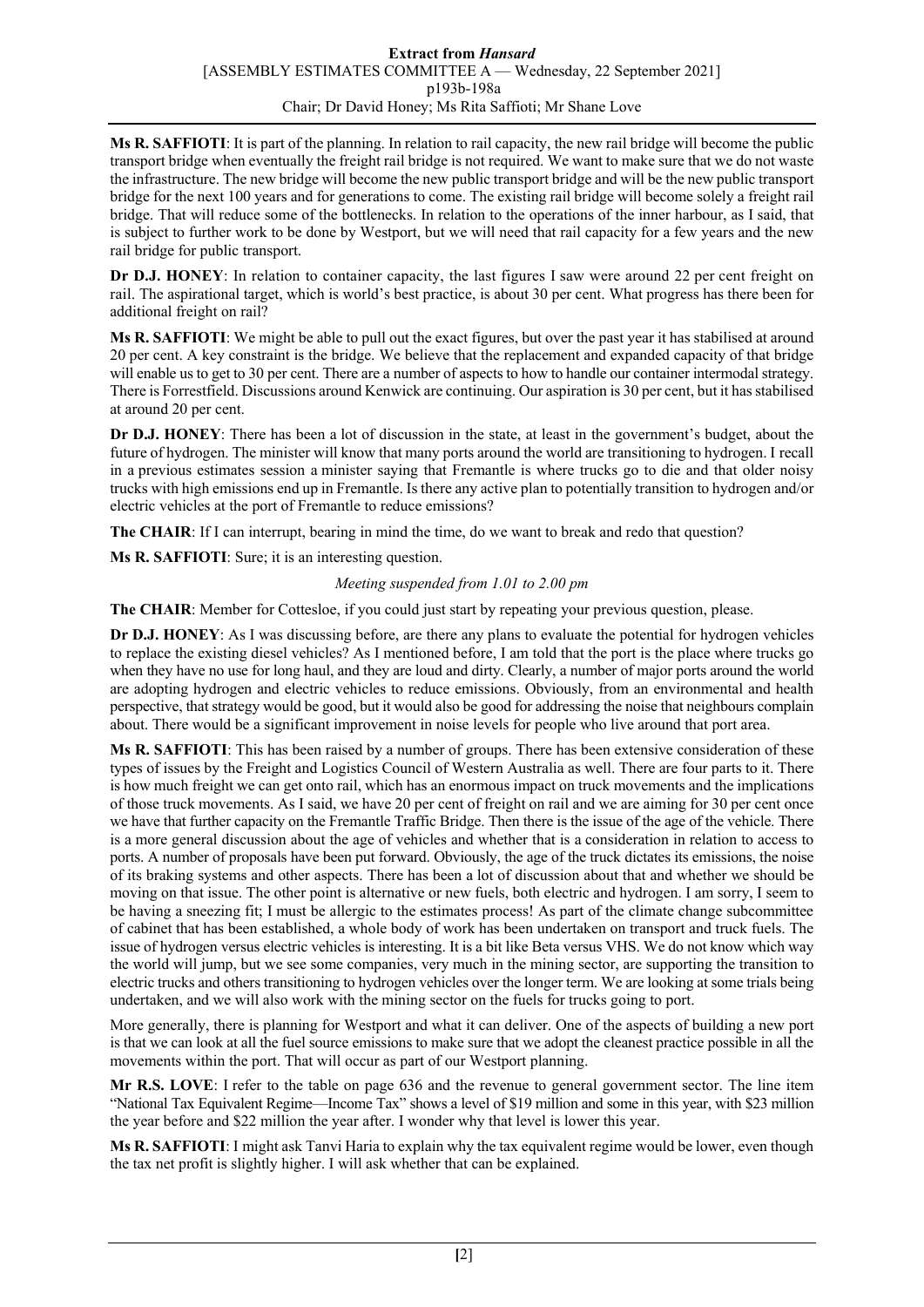**Ms T. Haria**: There are differences in tax with respect to deferred tax liabilities and expense. That is part of the balance sheet. Expense hits the income statement. The actual for 2019–20 was \$19.9 million, and we budgeted similar numbers for 2020–21, but the main difference has to do with the treatment between accounting and tax.

**Mr R.S. LOVE**: That was really a lead-in to the impact of the current COVID situation, which is referred to in the first paragraph on page 637. It refers to an impact on anticipated trade volumes. I wonder what the impact has been on actual trade volumes over the last 12 to 18 months and what the anticipation is for trade volume in the current period—whether there will be an upturn or a continuation of some sort of cycle of restriction.

**Ms R. SAFFIOTI**: I will make some preliminary comments and ask Mr Parker to add any further comments. Trade has been very strong in WA, all things considered, and we have maintained a very big trading effort. Of course, there have been some supply chain interruptions around the world, with issues of container availability and also just the movement of freight around the world. Trade volumes have remained very strong, and in some instances we have seen an increase in our trade effort over the past financial year. I refer to Mr Parker to provide more detail.

## [2.10 pm]

**Mr M. Parker**: It is interesting that with a year of COVID—we had 12 months of COVID in the last financial year container volume in the harbour was at an all-time record of over 807 000 twenty-foot equivalent units. We budgeted for a lot fewer than that, thinking that COVID would have a very material negative impact. We were very, very surprised at how strong it was, and we are forecasting that to continue through the next 12 months. From an inner harbour perspective, the other one that exceeded expectations was motor vehicle imports, with over 100 000 units for the last 12-month period. The inner harbour performed exceptionally well through the past 12 months. If we want to go more broadly to the outer harbour, first we are looking at the import side of that, which is also strong. The main import we bring in through the bulk terminal is cement clinker that largely goes into the manufacturing of cement. The building and construction industry throughout Western Australia is very, very robust at the moment. We also saw, from an export perspective, very strong exports largely driven by bauxite from Alcoa and also iron ore coming through from Mineral Resources.

**Mr R.S. LOVE**: Those volumes have actually gone up, which makes me think that this point sounds almost a little misleading in that it refers to the impact on gross domestic product of most countries globally, which we know is negative. We would think that for most countries that would mean there is a negative impact on trade, but in fact it has been a positive year for trade volumes, not a negative year. Mr Parker mentioned the Alcoa bauxite program. Is that an ongoing thing? I thought that was just a trial program for some time.

**Ms R. SAFFIOTI**: I will ask Mr Parker to respond.

**Mr M. Parker**: The contract that Fremantle Ports had with Alcoa was for exports across five years for up to, from memory, about two million tonnes of product a year. That agreement with Alcoa ceases at the end of December this year.

**Mr R.S. LOVE**: On the issue of trade, Mr Parker mentioned the high volumes coming through. There has been a fair bit of reporting, especially in regional Western Australia, about delays in handling of products off the wharf, with stories of tractors and other equipment sitting there for great lengths of time amidst industrial problems et cetera. Could the minister comment on the efficiency of the port and the stevedoring? I know it is not Fremantle Ports' direct activity, but it needs these people to make the port work. Could the minister outline the situation that has existed in the past few months and what impacts that may have?

**Ms R. SAFFIOTI**: More generally, yes, there is a dispute between Qube Holdings and the Maritime Union of Australia in relation to stevedoring at Freo port. Concerns have been expressed to us from industry and we are trying to manage the supply of products as best as possible. I might ask Mr Parker to provide some more comments.

**Mr M. Parker**: I think it is important that when we look at the inner harbour, as the member alluded to, we see there are a number of components in the port ecosystem. The industrial action that is largely underway in the inner harbour at the moment, as the minister referred to, is between Qube and the Maritime Union of Australia. From a Fremantle Ports perspective, we have had very limited industrial action in the inner harbour over the last three months. I think the delays caused are largely twofold. It is always difficult to talk on someone else's behalf, but we have seen a slight increase in the time it is taking for vessels to come from anchorage into the port and onto berth. There has probably been an increase of around about 24 hours. The broader impact that is happening at the moment is that vessels are electing not to call into Western Australia, but are going to the east coast and are unloading cargo there and then having to bring that cargo back again. That has been the case for a handful of vessels. But we are well aware, as is I think more broadly the port ecosystem, about the importance of getting product off the berth once it is off a ship and out through the port vicinities to customers as quickly as possible, whether that is from a stevedoring standpoint or from a broader supply chain perspective as we look at both rail and truck movements out of the port.

**Mr R.S. LOVE**: Mr Parker is suggesting that there has been avoidance of the port by some shippers because of those issues. In spite of the fact that Fremantle Ports has had a good volume of trade, there is obviously some lost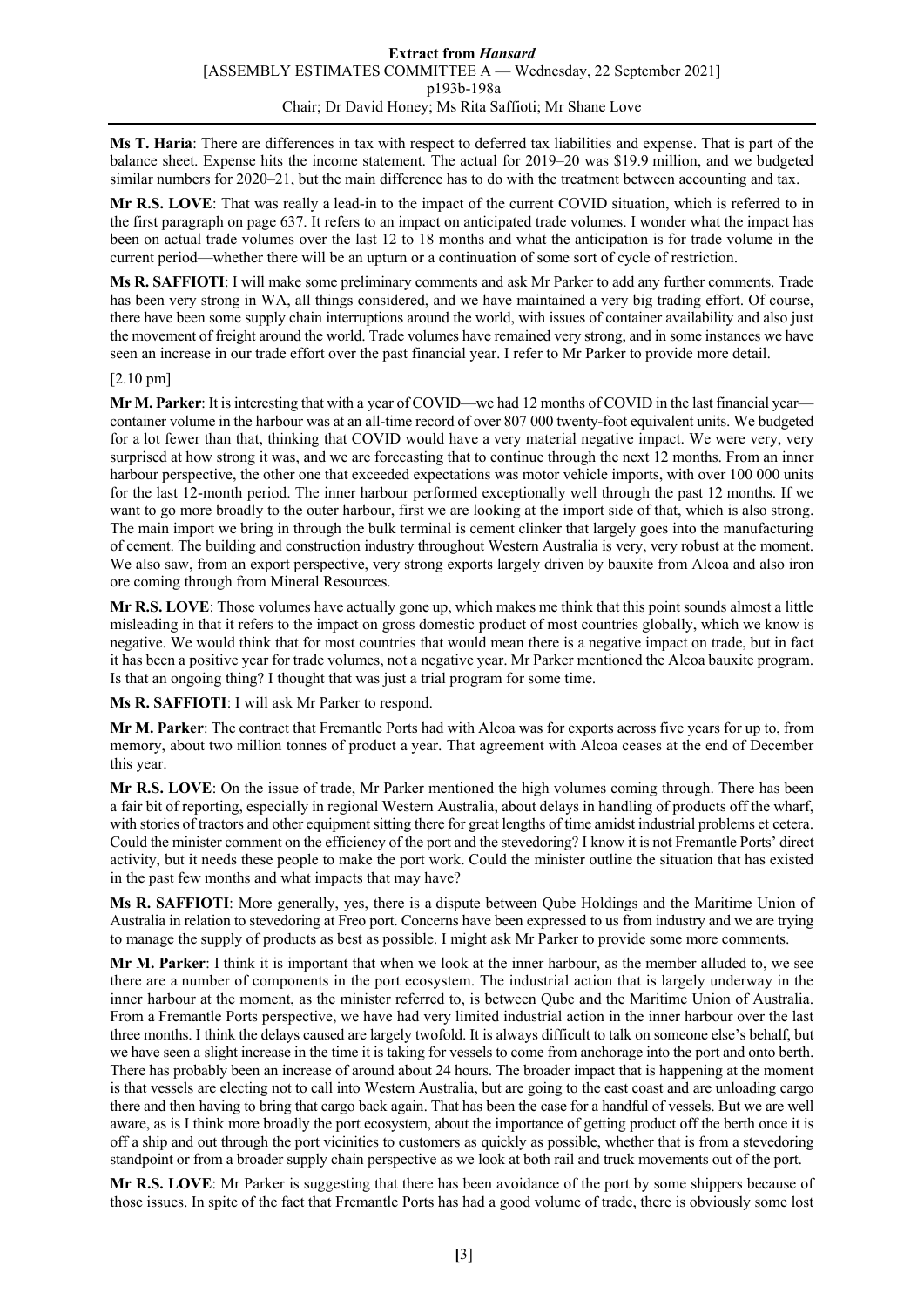opportunities as well. Has the minister been able to quantify the level of loss that has potentially accumulated to the port through that process?

**Ms R. SAFFIOTI**: No; sorry, we do not have that.

**Dr D.J. HONEY**: I refer to page 637 of budget paper No 2, volume 2, "Victoria Quay Waterfront (VQW) Strategy". Paragraphs 7.2 and 7.3 talk about the Gage Roads Brewing Company redeveloping A Shed and also supporting ongoing work for the proposed film studio. Perhaps in relation to both, but in particular for the proposed film studio, does the minister see any potential conflict between that and ongoing operations of the port? For example, when there is loading of live sheep in the port, sometimes it is quite odorous. Otherwise, is there a conflict between those new proposed activities and existing activities at the port?

**Ms R. SAFFIOTI**: In relation to paragraph 7.2, the new brewery was done through a process run by Fremantle Ports. I think that is going to be a successful venture. It is something that the Fremantle Port Authority conducted, with its market sounding and participation in a positive manner. That work is underway. As I understand, the refurbishment is well underway. I think everyone is excited to see that new brewery take place.

The film studio is subject to a market-led proposal process, which means that the process of managing the new film studio, its footprint and its relation to the operations of Freo port is being managed through the MLP secretariat or team, run through the Department of Finance. They are in discussion with Fremantle Ports about the operational needs of the port, understanding that we believe there is plenty of room for a film studio. It also looks to the future of Fremantle, about establishing new industries and, in particular, enhancing, I suspect, the creative industries of Fremantle. We understand it is going to be a massive positive for Fremantle, but in relation to Fremantle Ports, it is currently in live discussions with the MLP secretariat about managing the footprint and the operations, and making sure that the operations of Fremantle port are not impacted in the shorter term.

**Dr D.J. HONEY**: Was Fremantle Ports consulted prior to the government progressing consideration of the market-led proposal?

**Ms R. SAFFIOTI**: I am not sure, because the MLP process is a distinct process away from me. I am not sure, and I was not Minister for Ports at the time the decisions were made. I can check with Mr Parker, and I ask him to provide a response.

**Mr M. Parker**: I am in a similar position as the minister; I was not CEO of Fremantle Ports at that time.

**Ms R. SAFFIOTI**: Like I said, the MLP process is created to be at arm's length from the rest of government in a sense. It is done by a team and then key decision points are presented to government. I cannot tell the member who was consulted as part of that process, and I was not Minister for Ports at the time either.

**The CHAIR**: Before we go any further, I want to point out to the committee that we still have five divisions and two off-budget authorities to consider before 6.00 pm.

**Dr D.J. HONEY**: I refer to page 637 of budget paper No 2, volume 2, under the heading "Westport". I note elsewhere in the budget that Westport project staff have been transferred to the Department of Primary Industries and Regional Development.

**Ms R. SAFFIOTI**: What page was that?

**Dr D.J. HONEY**: Westport is discussed on page 637. It is the fifth paragraph. I know this is not the minister's division, but, just by interest, on page 584, on the spending changes in transport, it says that Westport project staff are transferred to the Department of Primary Industries and Regional Development. I wondered why Westport staff is not a matter managed by the port.

[2.20 pm]

**Ms R. SAFFIOTI**: We can follow that up in the Department of Transport division—sorry. The Department of Primary Industries and Regional Development will be running some programs, but the Westport office is in the Department of Transport division. But by that time, I will get that further information and I will ask my team to follow-up what that represents. The Westport team is in the Department of Transport division, but there may be specific programs or initiatives that will be managed and run through DPIRD. For example, there is a significant marine science initiative that may be funded through that agency, but I will get that information for the member when we hit the Department of Transport division to provide some clarity.

**Mr R.S. LOVE**: I refer to page 640 of the *Budget statements* and the asset investment program totalling over the period about \$270-something million in projects across both the inner and outer harbour. What is the value of investing heavily in the inner harbour if the program is to move to a new harbour in the future? At what point does the government stop spending money in Fremantle and put all its eggs in the banana basket?

**Ms R. SAFFIOTI**: Most of these investments will ensure that we can maintain our trading effort and some essential works are required to ensure that there are no safety or other long-term maintenance issues. I will ask Mr Parker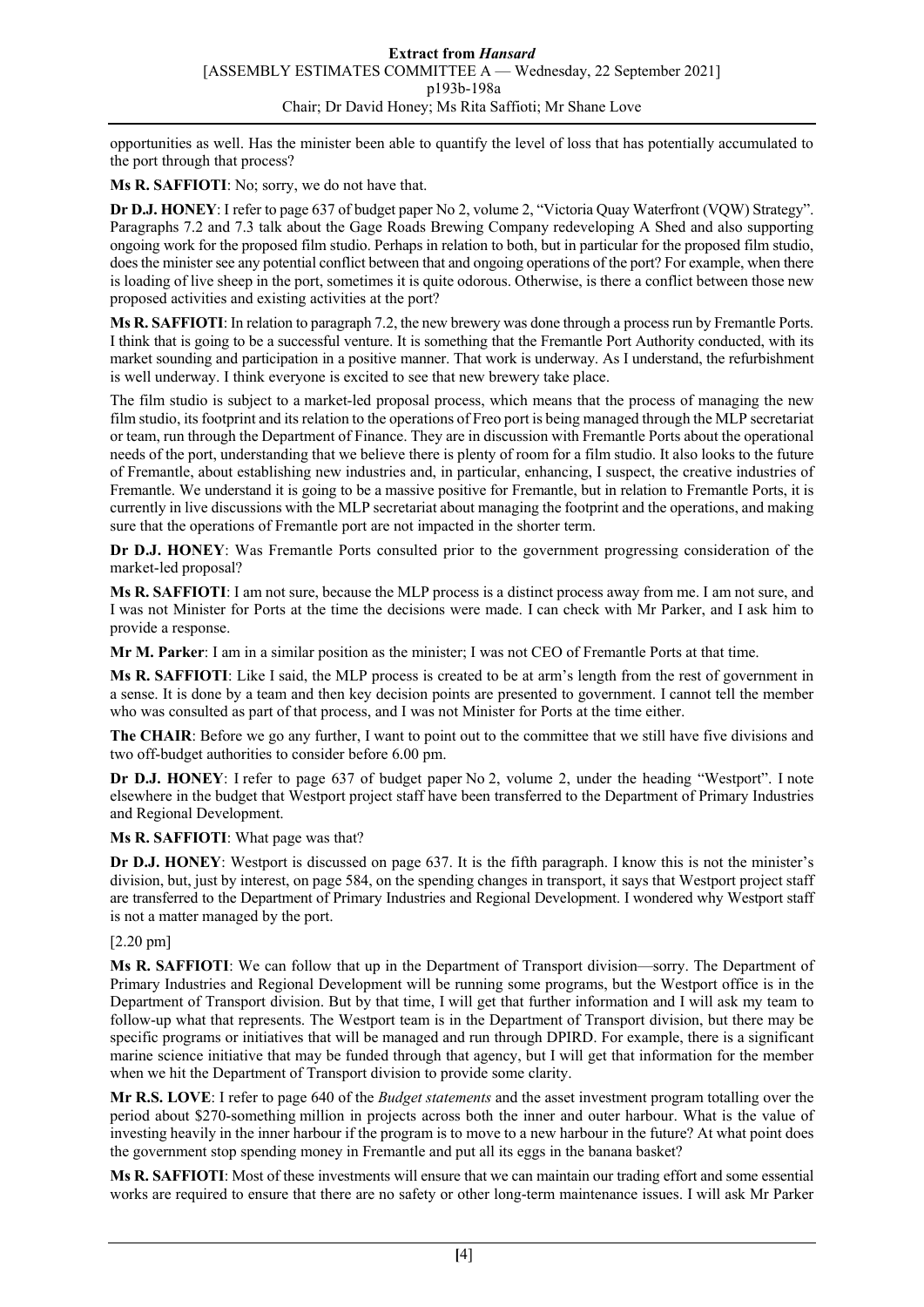to provide more detail. However, the investments are really to make sure that the inner harbour can continue to operate in a safe and efficient manner.

**Mr M. Parker**: Thanks, minister. The bulk of the inner harbour investment relates to berth stabilisation activities happening on both the Victoria Quay side and the North Quay side. One of the current pieces of work is on berths 1 and 2. In addition, a land purchase is included as part of our capital program. It is over on the North Quay and is the one parcel of land inside the current Fremantle port footprint that the Fremantle Port Authority does not own. We are looking to transact that purchase during this financial year, which will then give us greater ability to not only manage that across the broader port ecosystem, but also make sure that a third party does not buy that land and put it to a use that is not compatible with port operations.

**Mr R.S. LOVE**: Thank you. Further to the question about at what point the government turns this around, and going back to the point that the member for Cottesloe raised about Westport relating to page 637, can the minister explain what the vision is for the inner harbour under the Westport program? There seemed to be an early view that it would close and become a real estate development, but then Infrastructure Western Australia came out with its strategy saying that it will stay as a harbour. Is the future of the inner harbour being planned as part of the Westport project? What is the thinking about the long-term future for the Fremantle inner harbour?

**Ms R. SAFFIOTI**: As has been highlighted before, Gage Roads' new brewery and the film studio are, in a sense, a start of the transition, but these came along very quickly. More generally, the Future of Fremantle Planning Committee, which is a committee of the Western Australian Planning Commission, has been established to determine the future of the entire precinct post the movement of the container trade. The committee will look at a number of aspects. First is Victoria Quay and how we utilise that area. Victoria Quay is connected to the Fremantle city proper. We already have the museum and will have a brewery and a film studio. There is a lot of underutilised land towards the Roundhouse. A lot of planning will be done around the TAFE and submarine areas as to how we can better connect Bathers Beach and the Roundhouse to Victoria Quay. The area is already evolving into what will be a major tourism and creative arts precinct. The Future of Fremantle Planning Committee is looking at that area and making sure that all works well together. It is looking at that area and asking: Post the movement of container trade, what does the future hold? What will be the key economic drivers in that entire area? For example, the film studio gives us a start—so a key economic driver may be creative industries or may be an information technology centre or any type of centre. Given the significant cost of the harbour, I suspect that maritime industries will play a big role in the future. That work is being done by the Future of Fremantle Planning Committee and Nicole Lockwood has been appointed as a special adviser to that committee. She will undertake significant liaison with industry, community, council and the port to develop a master plan for that entire area.

We then have to examine the non-container trade, too. There has been a lot of discussion on the roll-on, roll-off cars and whether they should move to another port. I think the industry is not very keen on that, so the question is: Do they stay; and, if they do, how do we not have those massive areas of car parks that sterilise that area? Do we keep the cars there? We are looking at things like scrap metal and other non-container trade to see whether there are some early movements there, and then there is the container trade.

The whole trade jigsaw is very complicated for not only the whole state, but also Fremantle. Understanding all the different types of trade is complicated. What can move early? How do we move the container trade? The Future of Fremantle Planning Committee is looking at the entire area. A lot of people have speculated that this is some sort of property development, but one of the first tasks that we have asked the committee to look at are the economic drivers. How do we continue to have good job creation in the area and what sort of industry can be supported in that area? Western Australia is a big boating and maritime state. There is a lot of capacity in both tourism and, more generally, how we can continue to support the maritime industry. There are a lot of different discussions, but the real work starts now. The subcommittee of the WAPC, the Future of Fremantle Planning Committee, is being assisted and led by Nicole Lockwood, who will undertake all the consultation and help develop a master plan for the whole precinct.

**Mr R.S. LOVE**: Can the minister explain the role of Infrastructure WA in those processes? In its draft strategy, it mentioned that the Fremantle port has a future as an inner harbour. What is the interaction between Infrastructure WA's processes and what the minister has just outlined?

**Ms R. SAFFIOTI**: Nicole is a member of both Infrastructure WA and —

**Mr R.S. LOVE**: She was not when it wrote the draft strategy and that has now been released, and it clearly says that the port has a future. Does the minister share that view or is that still up for grabs?

[2.30 pm]

**Ms R. SAFFIOTI**: Infrastructure Western Australia is looking at long-term aspirations for infrastructure in the state. I think its view is that Westport is a key project in the future. People have interpreted a few comments that were made at the presentation, as I recall. As I said, a committee has been established to determine the future of the Fremantle port area and that committee will be taking soundings with industry. We will probably talk to